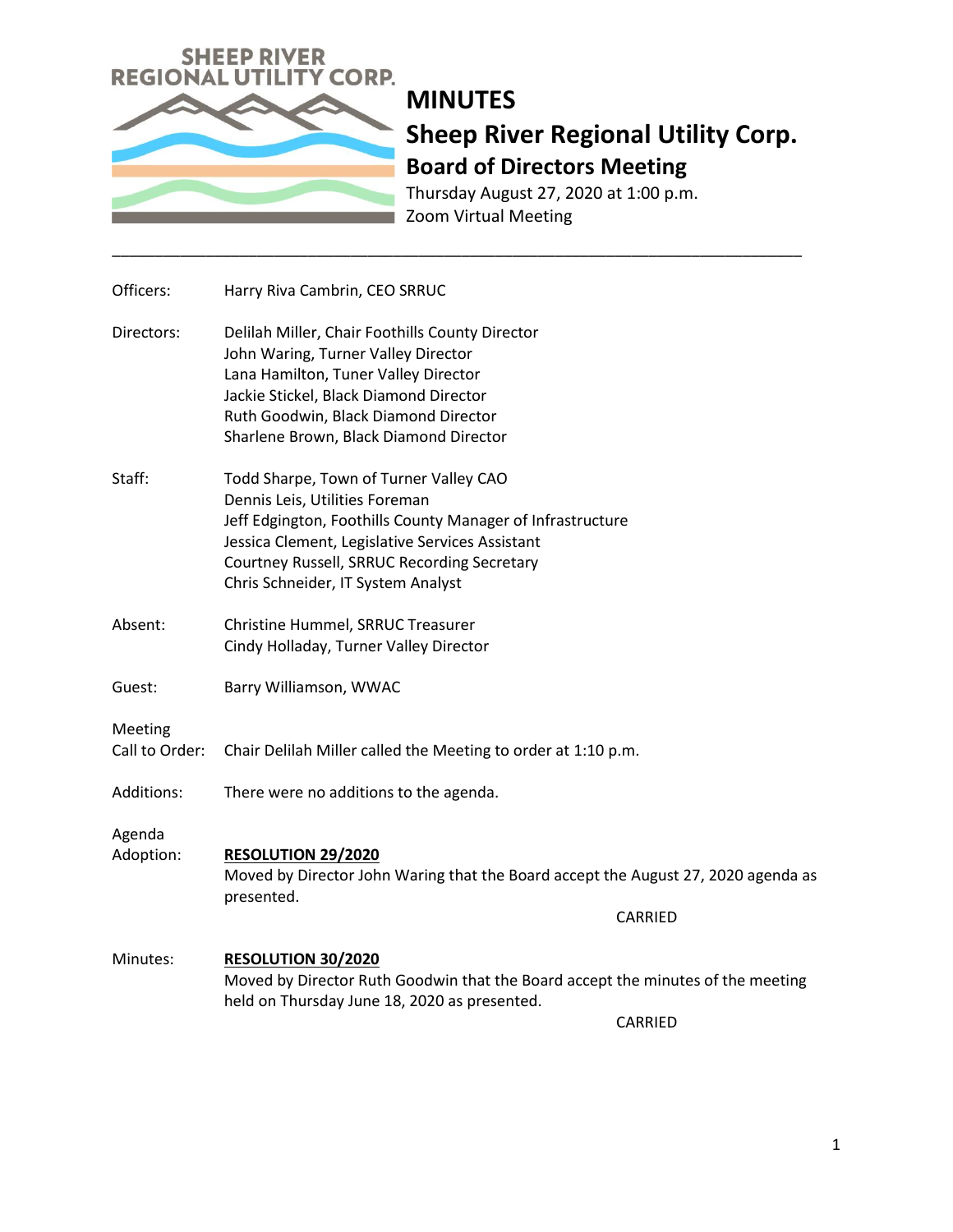

Thursday August 27, 2020 at 1:00 p.m. Zoom Virtual Meeting

| Accounts<br>Payable:                                 | <b>RESOLUTION 31/2020</b><br>Moved by Director Lana Hamilton that the accounts payable dated July 16, 2020 in the<br>amount of \$117,674.59 and August 27, 2020 in the amount of \$67,546.08 be accepted<br>as presented.<br>CARRIED                                                                                                                                                                                        |
|------------------------------------------------------|-----------------------------------------------------------------------------------------------------------------------------------------------------------------------------------------------------------------------------------------------------------------------------------------------------------------------------------------------------------------------------------------------------------------------------|
| Old Business:                                        | 1. Westend Governance Update - collaborative model, agreements signed off. Same<br>members as Westend Regional Sewage Services Commission. Meeting dates to<br>coincide with SRRUC meetings.<br>2. Business Continuity Plan & Emergency Management Plan - nothing new to report.<br>3. Emergency Management Policy - nothing new to report.<br>4. Next WWAC meeting date - TBD.<br>5. Next AGM meeting date - TBD.          |
| Statement of<br>Operating<br>Revenues &<br>Expenses: | Harry Riva Cambrin discussed.                                                                                                                                                                                                                                                                                                                                                                                               |
|                                                      | <b>RESOLUTION 32/2020</b><br>Moved by Director Sharlene Brown that the Statement of Operating Revenues and<br>Expenses dated July 31, 2020 be accepted as presented.<br>CARRIED                                                                                                                                                                                                                                             |
|                                                      | Jeff Edgington entered the meeting at 1:18 p.m.                                                                                                                                                                                                                                                                                                                                                                             |
|                                                      | Todd Sharpe entered the meeting at 1:19 p.m.                                                                                                                                                                                                                                                                                                                                                                                |
| Operations<br>Update:                                | Dennis Leis & Harry Riva Cambrin discussed.<br>Two pumps installed, both motors have failed. Both needed to be rebuilt, one is in<br>1.<br>operation and the other is being rebuilt.<br>2. Electrical panel installed, will be able to run both pumps at the river.<br>3. Reservoir level one meter from the top.<br>Black Diamond, Turner Valley & Millarville Crossing using a lot of water with dry<br>4.<br>conditions. |

\_\_\_\_\_\_\_\_\_\_\_\_\_\_\_\_\_\_\_\_\_\_\_\_\_\_\_\_\_\_\_\_\_\_\_\_\_\_\_\_\_\_\_\_\_\_\_\_\_\_\_\_\_\_\_\_\_\_\_\_\_\_\_\_\_\_\_\_\_\_\_\_\_\_\_\_\_\_\_\_\_\_\_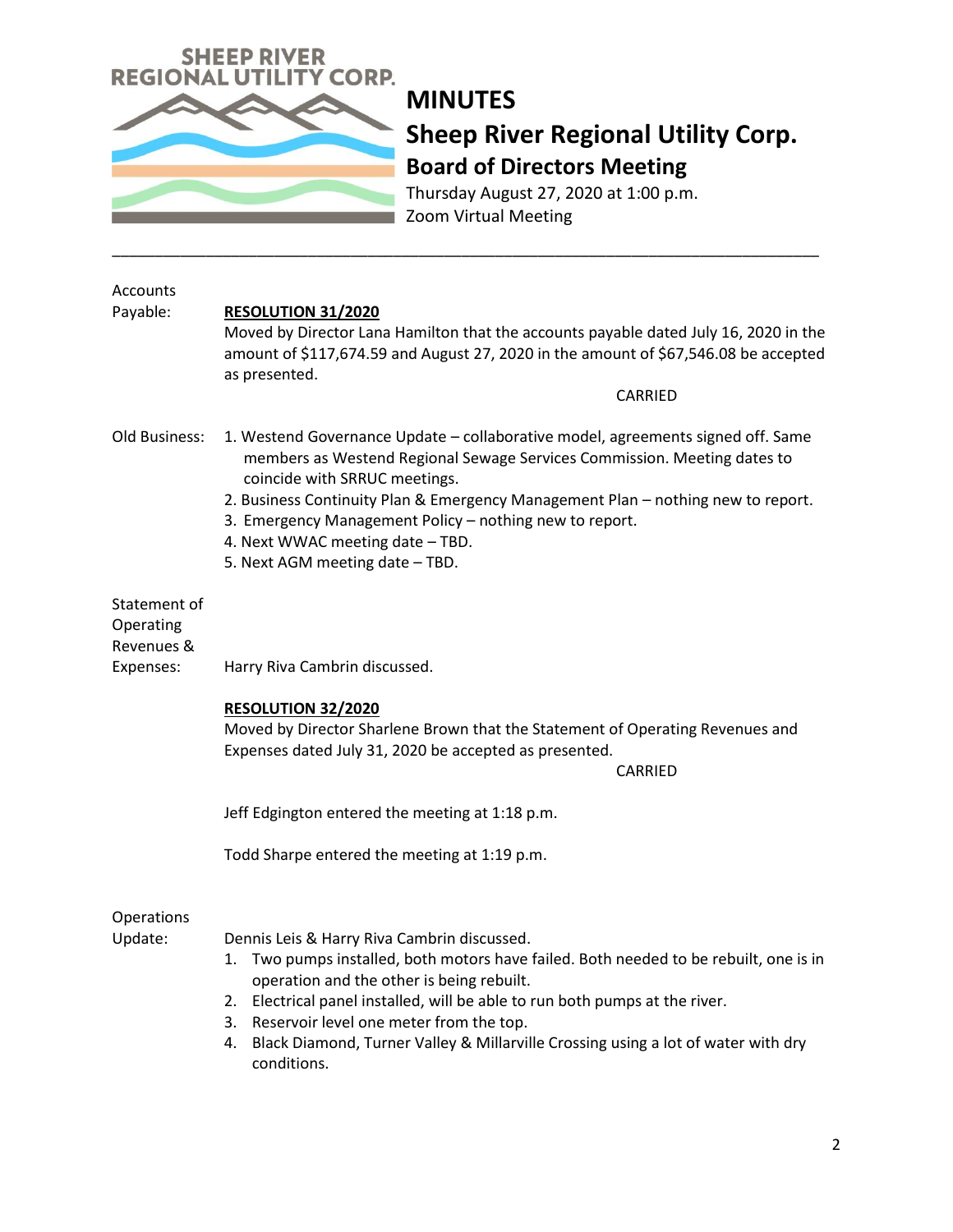

Thursday August 27, 2020 at 1:00 p.m. Zoom Virtual Meeting

- 5. Working on an SOP to remove tree growth in the raw water reservoir, putting in an anchor to deal with the slope.
- 6. Fencing for pump and electrical by the river is complete.

\_\_\_\_\_\_\_\_\_\_\_\_\_\_\_\_\_\_\_\_\_\_\_\_\_\_\_\_\_\_\_\_\_\_\_\_\_\_\_\_\_\_\_\_\_\_\_\_\_\_\_\_\_\_\_\_\_\_\_\_\_\_\_\_\_\_\_\_\_\_\_\_\_\_\_\_\_\_\_\_\_\_\_

## **RESOLUTION 33/2020**

Moved by Director Jackie Stickel that the Operations Update be accepted for information as presented.

CARRIED

### Monthly Water

Usage Report: Dennis Leis discussed the Monthly Water Usage reports dated June 30, 2020 and July 31, 2020.

### **RESOLUTION 34/2020**

Moved by Director Ruth Goodwin that the Monthly Water Usage Reports dated June 30, 2020 and July 31, 2020 be accepted for information.

#### CARRIED

#### **Communications**

Update: Discussed website updates.

WWAC: Water Works Advisory Committee (WWAC) member, Maureen Nelson formally resigned as of August 2020.

### **RESOLUTION 35/2020**

Moved by Director Ruth Goodwin that the Sheep River Regional Utility Corp (SRRUC) Board formally accept Maureen Nelson's resignation from the Water Works Advisory Committee (WWAC) and send her a letter of thanks for her service.

#### CARRIED

Resolution: AUMA Resolution – Ruth Goodwin & Delilah Miller discussed.

Round Table Discussion.

Next Meeting: The next scheduled meeting shall be on October 15, 2020 at 1:00 p.m. by electronics communications.